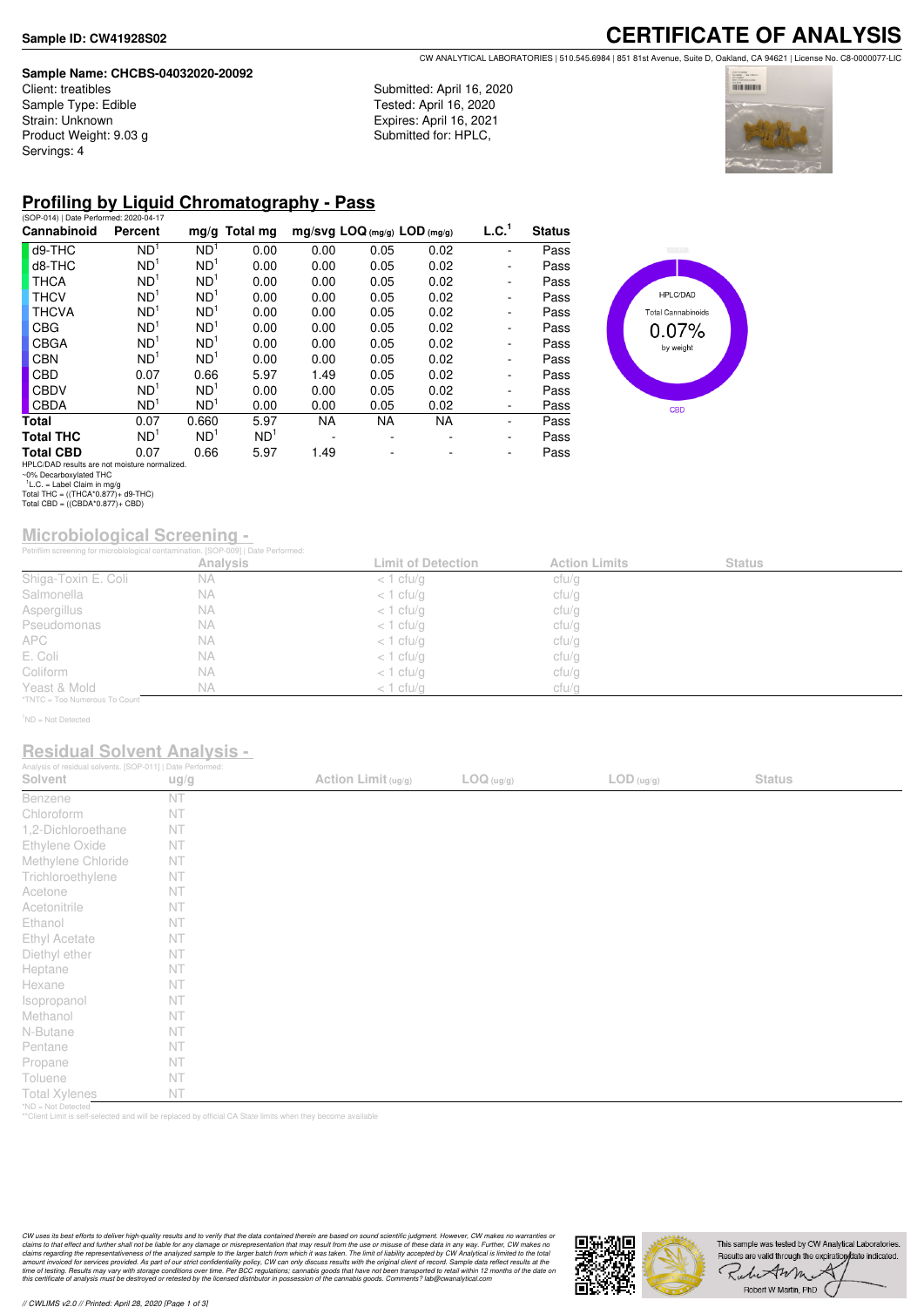### **Sample ID: CW41928S02**

## **Sample Name: CHCBS-04032020-20092**

Client: treatibles Sample Type: Edible Strain: Unknown Product Weight: 9.03 g Servings: 4

**CERTIFICATE OF ANALYSIS** CW ANALYTICAL LABORATORIES | 510.545.6984 | 851 81st Avenue, Suite D, Oakland, CA 94621 | License No. C8-0000077-LIC

Submitted: April 16, 2020 Tested: April 16, 2020 Expires: April 16, 2021 Submitted for: HPLC,



### **Chemical Residue Screening -**

|                                                                                                                                   | ug/g | Targeted analysis of chemical residues. [SOP-017]   Date Performed:<br>$LOG (ug/g)$ <i>LOD</i> $(ug/g)$ <i>Action</i><br>Limit <sub>(ug/g)</sub> | <b>Status</b> |                               | ug/g              | $LOG (ug/g)$ LOD $(ug/g)$ Action<br>Limit <sub>(ug/g)</sub> | <b>Status</b> |
|-----------------------------------------------------------------------------------------------------------------------------------|------|--------------------------------------------------------------------------------------------------------------------------------------------------|---------------|-------------------------------|-------------------|-------------------------------------------------------------|---------------|
| Abamectin                                                                                                                         | NT   |                                                                                                                                                  |               | Fludioxonil                   | NT                |                                                             |               |
| Acephate                                                                                                                          | NT   |                                                                                                                                                  |               | Hexythiazox                   | NT                |                                                             |               |
| Acequinocyl                                                                                                                       | NT   |                                                                                                                                                  |               | Imazalil                      | NT                |                                                             |               |
| Acetamiprid                                                                                                                       | NT   |                                                                                                                                                  |               | Imidacloprid                  | NT                |                                                             |               |
| Aldicarb                                                                                                                          | NT   |                                                                                                                                                  |               | Kresoxim-methyl               | <b>NT</b>         |                                                             |               |
| Azoxystrobin                                                                                                                      | NT   |                                                                                                                                                  |               | Malathion                     | NT                |                                                             |               |
| <b>Bifenazate</b>                                                                                                                 | NT   |                                                                                                                                                  |               | Metalaxyl                     | NT                |                                                             |               |
| Bifenthrin                                                                                                                        | NT   |                                                                                                                                                  |               | Methiocarb                    | <b>NT</b>         |                                                             |               |
| <b>Boscalid</b>                                                                                                                   | NT   |                                                                                                                                                  |               | Methomyl                      | <b>NT</b>         |                                                             |               |
| Captan                                                                                                                            | NT   |                                                                                                                                                  |               | Mevinphos                     | NT                |                                                             |               |
| Carbaryl                                                                                                                          | NT   |                                                                                                                                                  |               | Myclobutanil                  | NT                |                                                             |               |
| Carbofuran                                                                                                                        | NT   |                                                                                                                                                  |               | Naled                         | NT                |                                                             |               |
| Chlorantraniliprole                                                                                                               | NT   |                                                                                                                                                  |               | Oxamyl                        | NT                |                                                             |               |
| Chlordane                                                                                                                         | NT   |                                                                                                                                                  |               | Paclobutrazol                 | <b>NT</b>         |                                                             |               |
| Chlorfenapyr                                                                                                                      | NT   |                                                                                                                                                  |               | Parathion methyl              | <b>NT</b>         |                                                             |               |
| Chlorpyrifos                                                                                                                      | NT   |                                                                                                                                                  |               | PCNB                          | NT                |                                                             |               |
| Clofentezine                                                                                                                      | NT   |                                                                                                                                                  |               | Permethrin                    | <b>NT</b>         |                                                             |               |
| Coumaphos                                                                                                                         | NT   |                                                                                                                                                  |               | Phosmet                       | NT                |                                                             |               |
| Cyfluthrin                                                                                                                        | NT   |                                                                                                                                                  |               | Piperonyl butoxide            | NT                |                                                             |               |
| Cypermethrin                                                                                                                      | NT   |                                                                                                                                                  |               | Prallethrin                   | NT                |                                                             |               |
| Daminozide                                                                                                                        | NT   |                                                                                                                                                  |               | Propiconazole                 | <b>NT</b>         |                                                             |               |
| Diazinon                                                                                                                          | NT   |                                                                                                                                                  |               | Propoxur                      | NT                |                                                             |               |
| Dichlorvos                                                                                                                        | NT   |                                                                                                                                                  |               | Pyrethrin                     | NT                |                                                             |               |
| Dimethoate                                                                                                                        | NT   |                                                                                                                                                  |               | Pyridaben                     | <b>NT</b>         |                                                             |               |
| Dimethomorph                                                                                                                      | NT   |                                                                                                                                                  |               | Spinetoram                    | NT                |                                                             |               |
| Ethoprophos                                                                                                                       | NT   |                                                                                                                                                  |               | Spinosad                      | NT                |                                                             |               |
| Etofenprox                                                                                                                        | NT   |                                                                                                                                                  |               | Spiromesifen                  | NT                |                                                             |               |
| Etoxazole                                                                                                                         | NT   |                                                                                                                                                  |               | Spirotetramat                 | NT                |                                                             |               |
| Fenhexamid                                                                                                                        | NT   |                                                                                                                                                  |               | Spiroxamine                   | NT                |                                                             |               |
| Fenoxycarb                                                                                                                        | NT   |                                                                                                                                                  |               | Tebuconazole                  | NT                |                                                             |               |
| Fenpyroximate                                                                                                                     | NT   |                                                                                                                                                  |               | Thiacloprid                   | NT                |                                                             |               |
| Fipronil                                                                                                                          | NT   |                                                                                                                                                  |               | Thiamethoxam                  | NT                |                                                             |               |
| Flonicamid                                                                                                                        | NT   |                                                                                                                                                  |               | Trifloxystrobin               | NT                |                                                             |               |
| *ND = Not Detected<br>NT = Not Tested<br><b>Heavy Metals Profiling -</b><br>Analysis of Heavy Metals. [SOP-012]   Date Performed: |      |                                                                                                                                                  |               |                               |                   |                                                             |               |
|                                                                                                                                   |      | ug/g                                                                                                                                             | LOG(ug/g)     | $\mathsf{LOD}(\mathsf{ug/g})$ |                   | Action Limit (ug/g)<br><b>Status</b>                        |               |
| Cadmium                                                                                                                           |      |                                                                                                                                                  |               |                               |                   |                                                             |               |
| Lead                                                                                                                              |      |                                                                                                                                                  |               |                               |                   |                                                             |               |
| Arsenic                                                                                                                           |      |                                                                                                                                                  |               |                               |                   |                                                             |               |
| Mercury                                                                                                                           |      |                                                                                                                                                  |               |                               |                   |                                                             |               |
| $^7$ ND = Not Detected                                                                                                            |      |                                                                                                                                                  |               |                               |                   |                                                             |               |
| <b>Water Activity -</b><br>Analysis to determine water activity   Date Performed:<br>Aw                                           |      |                                                                                                                                                  |               |                               | Action Limit (Aw) | <b>Status</b>                                               |               |
|                                                                                                                                   |      |                                                                                                                                                  |               |                               |                   |                                                             |               |
| <b>Foreign Material Analysis -</b><br>Analysis to determine whether foreign material is present   Date Performed:                 |      |                                                                                                                                                  |               |                               |                   |                                                             |               |
| Analysis                                                                                                                          |      |                                                                                                                                                  |               |                               |                   | <b>Status</b>                                               |               |

CW uses its best efforts to deliver high-quality results and to verify that the data contained therein are based on sound scientific judgment. However, CW makes no warranties or<br>claims to that effect and turther shall not